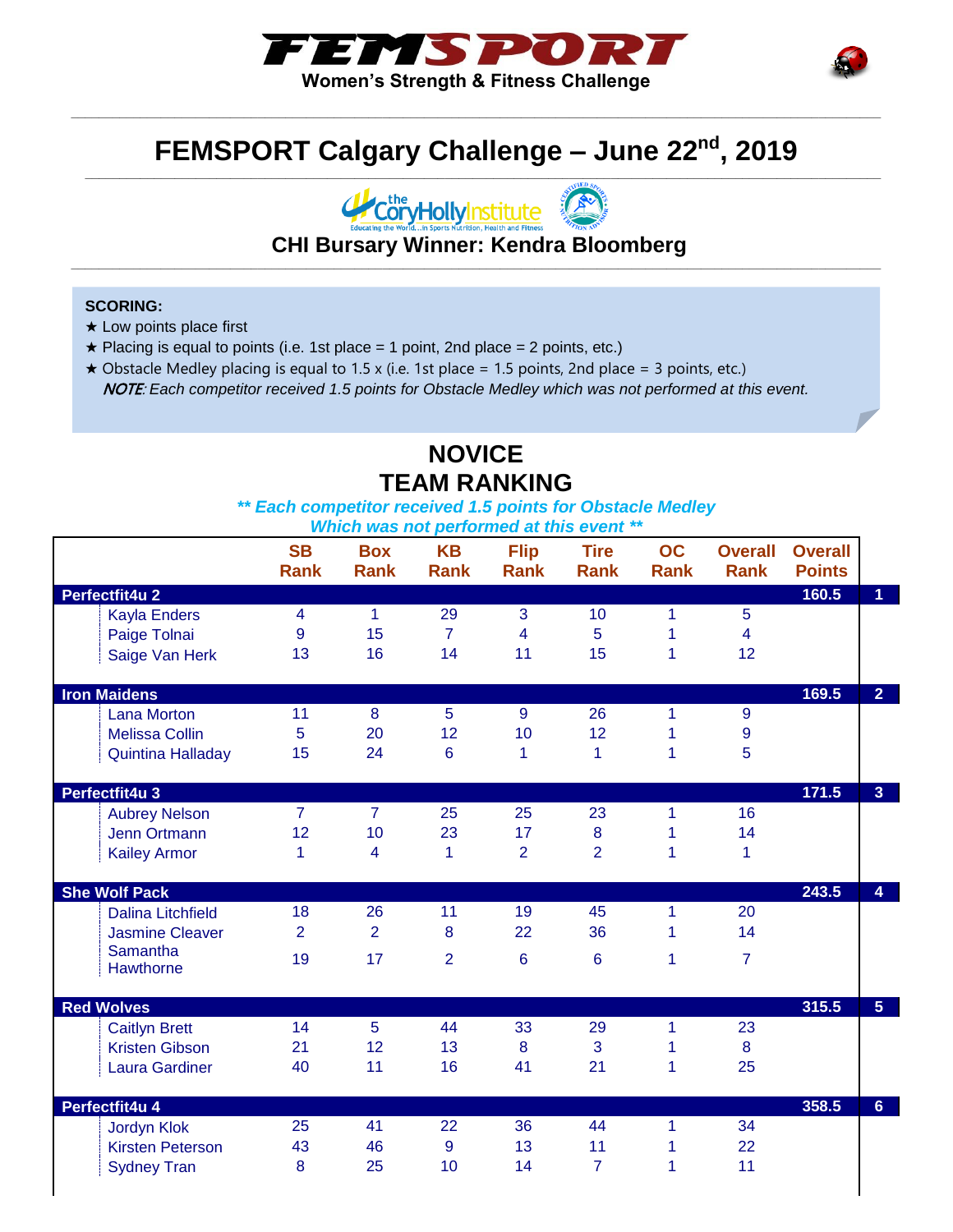| <b>The Dire Wolves</b>    |    |    |    |                |    |   |    | 506.5 | $\overline{7}$  |
|---------------------------|----|----|----|----------------|----|---|----|-------|-----------------|
| <b>Chantel Macpherson</b> | 20 | 30 | 37 | 16             | 36 | 1 | 29 |       |                 |
| <b>Jennifer Paul</b>      | 22 | 6  | 26 | 26             | 41 | 1 | 21 |       |                 |
| <b>Nadine Derksen</b>     | 45 | 44 | 46 | 53             | 54 | 1 | 51 |       |                 |
|                           |    |    |    |                |    |   |    |       |                 |
| <b>Live Better 1</b>      |    |    |    |                |    |   |    | 517.5 | 8 <sup>1</sup>  |
| <b>Emily Welch</b>        | 24 | 27 | 20 | 28             | 19 | 1 | 19 |       |                 |
| <b>Jennifer White</b>     | 36 | 36 | 50 | 48             | 49 | 1 | 48 |       |                 |
| <b>Stephanie Sturm</b>    | 28 | 32 | 52 | 34             | 30 | 1 | 38 |       |                 |
|                           |    |    |    |                |    |   |    |       |                 |
| <b>She Wolves</b>         |    |    |    |                |    |   |    | 538.5 | 9 <sup>°</sup>  |
| <b>Amanada Bonertz</b>    | 41 | 48 | 45 | 24             | 17 | 1 | 37 |       |                 |
| <b>Heather Schoenroth</b> | 26 | 28 | 18 | $\overline{7}$ | 9  | 1 | 17 |       |                 |
| Jennifer Raymond          | 56 | 55 | 54 | 55             | 51 | 1 | 55 |       |                 |
|                           |    |    |    |                |    |   |    |       |                 |
| <b>Hustle and Muscle</b>  |    |    |    |                |    |   |    | 575.5 | 10 <sub>1</sub> |
| <b>Angie Mellett</b>      | 47 | 33 | 49 | 49             | 27 | 1 | 42 |       |                 |
| <b>Rhonda Odgers</b>      | 30 | 34 | 38 | 32             | 38 | 1 | 36 |       |                 |
| <b>Shannon Matchett</b>   | 34 | 22 | 40 | 42             | 56 | 1 | 40 |       |                 |
| <b>Geoff's Angels</b>     |    |    |    |                |    |   |    | 599.5 | 11              |
| <b>Erin Madill</b>        | 49 | 29 | 36 | 18             | 38 | 1 | 35 |       |                 |
| <b>Heike Cantrup</b>      | 51 | 37 | 27 | 31             | 33 | 1 | 39 |       |                 |
| <b>Lindsay Madill</b>     | 54 | 39 | 48 | 50             | 55 | 1 | 53 |       |                 |
|                           |    |    |    |                |    |   |    |       |                 |
| <b>Too Legit to Quit</b>  |    |    |    |                |    |   |    | 658.5 | 12 <sup>°</sup> |
| Jennifer Gorkoff          | 48 | 49 | 43 | 38             | 40 | 1 | 47 |       |                 |
| Lindsay Leachman          | 52 | 43 | 35 | 47             | 42 | 1 | 48 |       |                 |
| <b>Liz Fulcher</b>        | 38 | 45 | 47 | 44             | 43 | 1 | 46 |       |                 |
|                           |    |    |    |                |    |   |    |       |                 |

#### **NOVICE INDIVIDUAL RANKING**

 $\overline{\phantom{a}}$ 

| #  | <b>NAME</b>               | <b>DIVISION</b> | <b>TEAM</b>         | <b>Overall</b><br>Rank | <b>Overall</b><br><b>Points</b> |
|----|---------------------------|-----------------|---------------------|------------------------|---------------------------------|
| 62 | <b>Kailey Armor</b>       | <b>Novice</b>   | Perfectfit4u 3      | 1                      | 11.5                            |
| 99 | <b>Taryn Nicholls</b>     | <b>Novice</b>   |                     | $\overline{2}$         | 36.5                            |
| 87 | <b>Courtney Barks</b>     | Novice          |                     | 3                      | 39.5                            |
| 58 | Paige Tolnai              | <b>Novice</b>   | Perfectfit4u 2      | $\overline{4}$         | 42.5                            |
| 53 | Quintina Halladay         | <b>Novice</b>   | <b>Iron Maidens</b> | 5                      | 48.5                            |
| 57 | Kayla Enders              | Novice          | Perfectfit4u 2      | 5                      | 48.5                            |
| 71 | Samantha Hawthorne        | <b>Novice</b>   | She Wolf Pack       | $\overline{7}$         | 51.5                            |
| 67 | Kristen Gibson            | Novice          | <b>Red Wolves</b>   | 8                      | 58.5                            |
| 51 | Lana Morton               | Novice          | <b>Iron Maidens</b> | 9                      | 60.5                            |
| 52 | Melissa Collin            | Novice          | <b>Iron Maidens</b> | 9                      | 60.5                            |
| 65 | Sydney Tran               | Novice          | Perfectfit4u 4      | 11                     | 65.5                            |
| 59 | Saige Van Herk            | <b>Novice</b>   | Perfectfit4u 2      | 12                     | 70.5                            |
| 89 | Japhia Epp                | <b>Novice</b>   |                     | 12                     | 70.5                            |
| 61 | Jenn Ortmann              | Novice          | Perfectfit4u 3      | 14                     | 71.5                            |
| 70 | Jasmine Cleaver           | <b>Novice</b>   | She Wolf Pack       | 14                     | 71.5                            |
| 60 | <b>Aubrey Nelson</b>      | Novice          | Perfectfit4u 3      | 16                     | 88.5                            |
| 73 | <b>Heather Schoenroth</b> | Novice          | She Wolves          | 17                     | 89.5                            |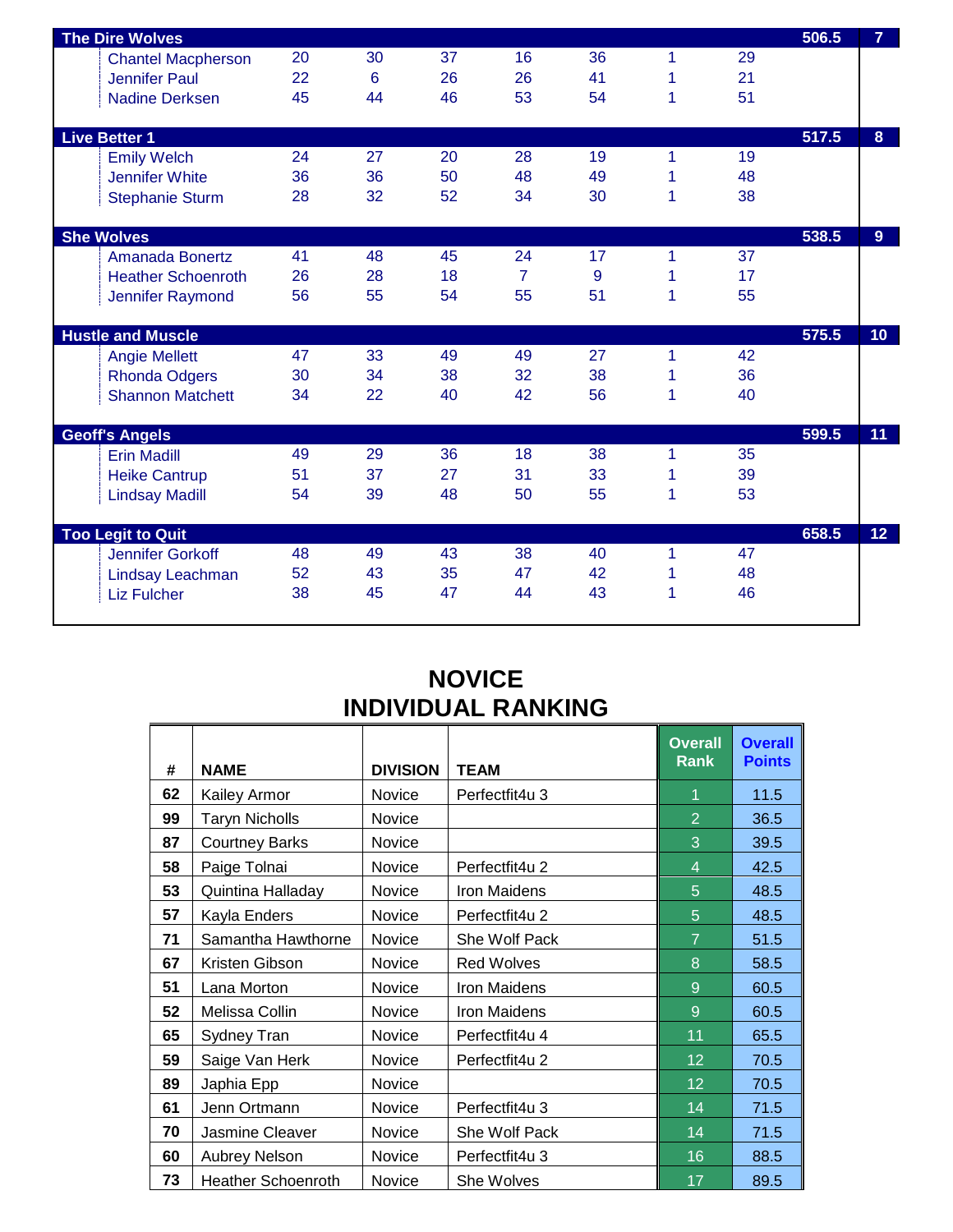| 81  | Allison Matheson          | Novice |                   | 18 | 91.5  |
|-----|---------------------------|--------|-------------------|----|-------|
| 54  | <b>Emily Welch</b>        | Novice | Live Better 1     | 19 | 119.5 |
| 69  | Dalina Litchfield         | Novice | She Wolf Pack     | 20 | 120.5 |
| 76  | Jennifer Paul             | Novice | The Dire Wolves   | 21 | 122.5 |
| 64  | Kirsten Peterson          | Novice | Perfectfit4u 4    | 22 | 123.5 |
| 66  | Caitlyn Brett             | Novice | <b>Red Wolves</b> | 23 | 126.5 |
| 90  | Jennifer Brockmann        | Novice |                   | 23 | 126.5 |
| 68  | Laura Gardiner            | Novice | <b>Red Wolves</b> | 25 | 130.5 |
| 85  | Cassandra Grenkie         | Novice |                   | 26 | 136.5 |
| 94  | Kate Trajan               | Novice |                   | 27 | 137.5 |
| 100 | <b>Tess Craig</b>         | Novice |                   | 28 | 138.5 |
| 75  | <b>Chantel Macpherson</b> | Novice | The Dire Wolves   | 29 | 140.5 |
| 93  | Kasandra McKinnon         | Novice |                   | 30 | 143.5 |
| 83  | <b>Brandie Flynn</b>      | Novice |                   | 31 | 150.5 |
| 91  | Jesse Wirachowsky         | Novice |                   | 32 | 157.5 |
| 88  | Geralynn Vis              | Novice |                   | 33 | 162.5 |
| 63  | Jordyn Klok               | Novice | Perfectfit4u 4    | 34 | 169.5 |
| 45  | Erin Madill               | Novice | Geoff's Angels    | 35 | 171.5 |
| 49  | Rhonda Odgers             | Novice | Hustle and Muscle | 36 | 173.5 |
| 72  | Amanada Bonertz           | Novice | She Wolves        | 37 | 176.5 |
| 56  | Stephanie Sturm           | Novice | Live Better 1     | 38 | 177.5 |
| 46  | Heike Cantrup             | Novice | Geoff's Angels    | 39 | 180.5 |
| 50  | <b>Shannon Matchett</b>   | Novice | Hustle and Muscle | 40 | 195.5 |
| 84  | <b>Caitlin Fimrite</b>    | Novice |                   | 41 | 200.5 |
| 48  | Angie Mellett             | Novice | Hustle and Muscle | 42 | 206.5 |
| 98  | Tania<br>Schwartzenberger | Novice |                   | 43 | 209.5 |
| 86  | Corrine Janzen            | Novice |                   | 44 | 213.5 |
| 101 | Victoria Bedard           | Novice |                   | 44 | 213.5 |
| 80  | Liz Fulcher               | Novice | Too Legit to Quit | 46 | 218.5 |
| 78  | Jennifer Gorkoff          | Novice | Too Legit to Quit | 47 | 219.5 |
| 55  | Jennifer White            | Novice | Live Better 1     | 48 | 220.5 |
| 79  | Lindsay Leachman          | Novice | Too Legit to Quit | 48 | 220.5 |
| 95  | Kristina Tustin           | Novice |                   | 50 | 242.5 |
| 77  | Nadine Derksen            | Novice | The Dire Wolves   | 51 | 243.5 |
| 82  | Amber Smith               | Novice |                   | 52 | 244.5 |
| 47  | Lindsay Madill            | Novice | Geoff's Angels    | 53 | 247.5 |
| 96  | Madison<br>Breckenridge   | Novice |                   | 54 | 257.5 |
| 74  | Jennifer Raymond          | Novice | She Wolves        | 55 | 272.5 |
| 97  | Paula Helm                | Novice |                   | 56 | 275.5 |
| 92  | Kahlile Hirro             | Novice |                   | 57 | 276.5 |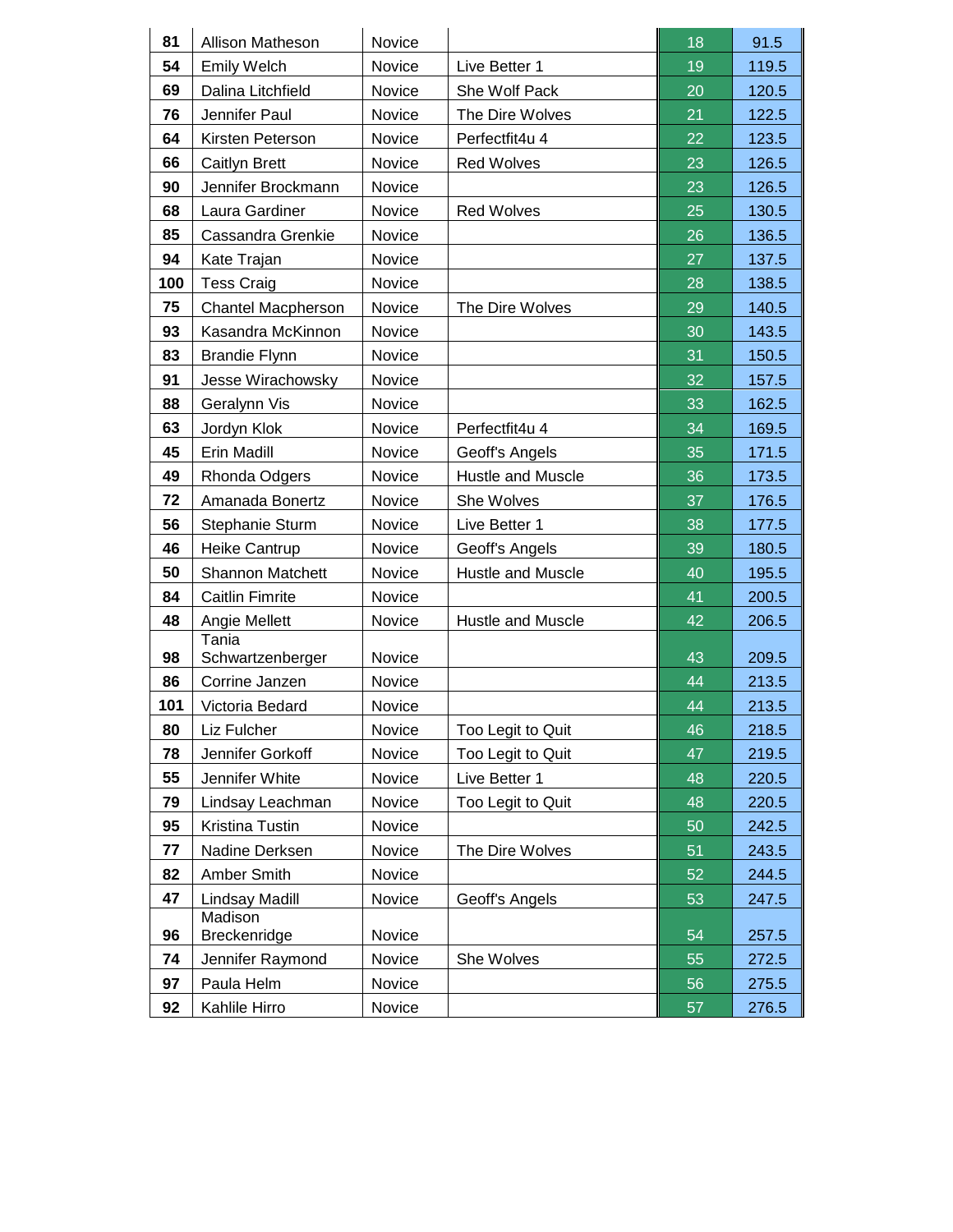#### **NOVICE EVENT RANKING**

### **OBSTACLE MEDLEY**

*\*\* Each competitor received 1.5 points for Obstacle Medley Which was not performed at this event \*\**

## **BOX JUMPS**

| <b>BOX</b><br><b>NOVICE DIVISION</b> |                           |                   |                           |                 |                           |  |  |
|--------------------------------------|---------------------------|-------------------|---------------------------|-----------------|---------------------------|--|--|
|                                      |                           |                   |                           | <b>JUMPS</b>    | <b>Box</b><br><b>Rank</b> |  |  |
| #                                    | <b>NAME</b>               | <b>TEAM</b>       | <b>Box</b><br><b>Reps</b> | <b>Box TIME</b> |                           |  |  |
| 57                                   | Kayla Enders              | Perfectfit4u 2    | 50                        | 00:44.34        | 1                         |  |  |
| 70                                   | <b>Jasmine Cleaver</b>    | She Wolf Pack     | 50                        | 00:45.00        | $\overline{2}$            |  |  |
| 87                                   | <b>Courtney Barks</b>     |                   | 50                        | 00:50.87        | 3                         |  |  |
| 62                                   | Kailey Armor              | Perfectfit4u 3    | 50                        | 00:52.22        | $\overline{4}$            |  |  |
| 66                                   | Caitlyn Brett             | <b>Red Wolves</b> | 50                        | 00:52.84        | 5                         |  |  |
| 76                                   | Jennifer Paul             | The Dire Wolves   | 50                        | 00:56.63        | $6\phantom{1}$            |  |  |
| 60                                   | Aubrey Nelson             | Perfectfit4u 3    | 50                        | 00:57.22        | $\overline{7}$            |  |  |
| 51                                   | Lana Morton               | Iron Maidens      | 50                        | 01:06.50        | 8                         |  |  |
| 89                                   | Japhia Epp                |                   | 50                        | 01:08.00        | 9                         |  |  |
| 61                                   | Jenn Ortmann              | Perfectfit4u 3    | 50                        | 01:08.16        | 10                        |  |  |
| 68                                   | Laura Gardiner            | <b>Red Wolves</b> | 50                        | 01:08.19        | 11                        |  |  |
| 67                                   | Kristen Gibson            | <b>Red Wolves</b> | 50                        | 01:08.68        | 12                        |  |  |
| 81                                   | Allison Matheson          |                   | 50                        | 01:11.53        | 13                        |  |  |
| 99                                   | <b>Taryn Nicholls</b>     |                   | 50                        | 01:14.97        | 14                        |  |  |
| 58                                   | Paige Tolnai              | Perfectfit4u 2    | 50                        | 01:16.59        | 15                        |  |  |
| 59                                   | Saige Van Herk            | Perfectfit4u 2    | 50                        | 01:19.19        | 16                        |  |  |
| 71                                   | Samantha Hawthorne        | She Wolf Pack     | 50                        | 01:19.22        | 17                        |  |  |
| 94                                   | Kate Trajan               |                   | 50                        | 01:21.79        | 18                        |  |  |
| 90                                   | Jennifer Brockmann        |                   | 50                        | 01:22.28        | 19                        |  |  |
| 52                                   | Melissa Collin            | Iron Maidens      | 50                        | 01:27.03        | 20                        |  |  |
| 85                                   | Cassandra Grenkie         |                   | 50                        | 01:33.79        | 21                        |  |  |
| 50                                   | Shannon Matchett          | Hustle and Muscle | 50                        | 01:37.22        | 22                        |  |  |
| 100                                  | <b>Tess Craig</b>         |                   | 50                        | 01:39.41        | 23                        |  |  |
| 53                                   | Quintina Halladay         | Iron Maidens      | 50                        | 01:41.22        | 24                        |  |  |
| 65                                   | Sydney Tran               | Perfectfit4u 4    | 50                        | 01:42.35        | 25                        |  |  |
| 69                                   | Dalina Litchfield         | She Wolf Pack     | 50                        | 01:43.72        | 26                        |  |  |
| 54                                   | <b>Emily Welch</b>        | Live Better 1     | 50                        | 01:45.68        | 27                        |  |  |
| 73                                   | <b>Heather Schoenroth</b> | She Wolves        | 50                        | 01:50.25        | 28                        |  |  |
| 45                                   | Erin Madill               | Geoff's Angels    | 50                        | 01:53.00        | 29                        |  |  |
| 75                                   | <b>Chantel Macpherson</b> | The Dire Wolves   | 50                        | 01:53.31        | 30                        |  |  |
| 88                                   | Geralynn Vis              |                   | 50                        | 01:54.55        | 31                        |  |  |
| 56                                   | Stephanie Sturm           | Live Better 1     | 50                        | 01:56.12        | 32                        |  |  |
| 48                                   | Angie Mellett             | Hustle and Muscle | 50                        | 01:57.50        | 33                        |  |  |
| 49                                   | Rhonda Odgers             | Hustle and Muscle | 50                        | 01:59.22        | 34                        |  |  |
| 93                                   | Kasandra McKinnon         |                   | 50                        | 02:02.25        | 35                        |  |  |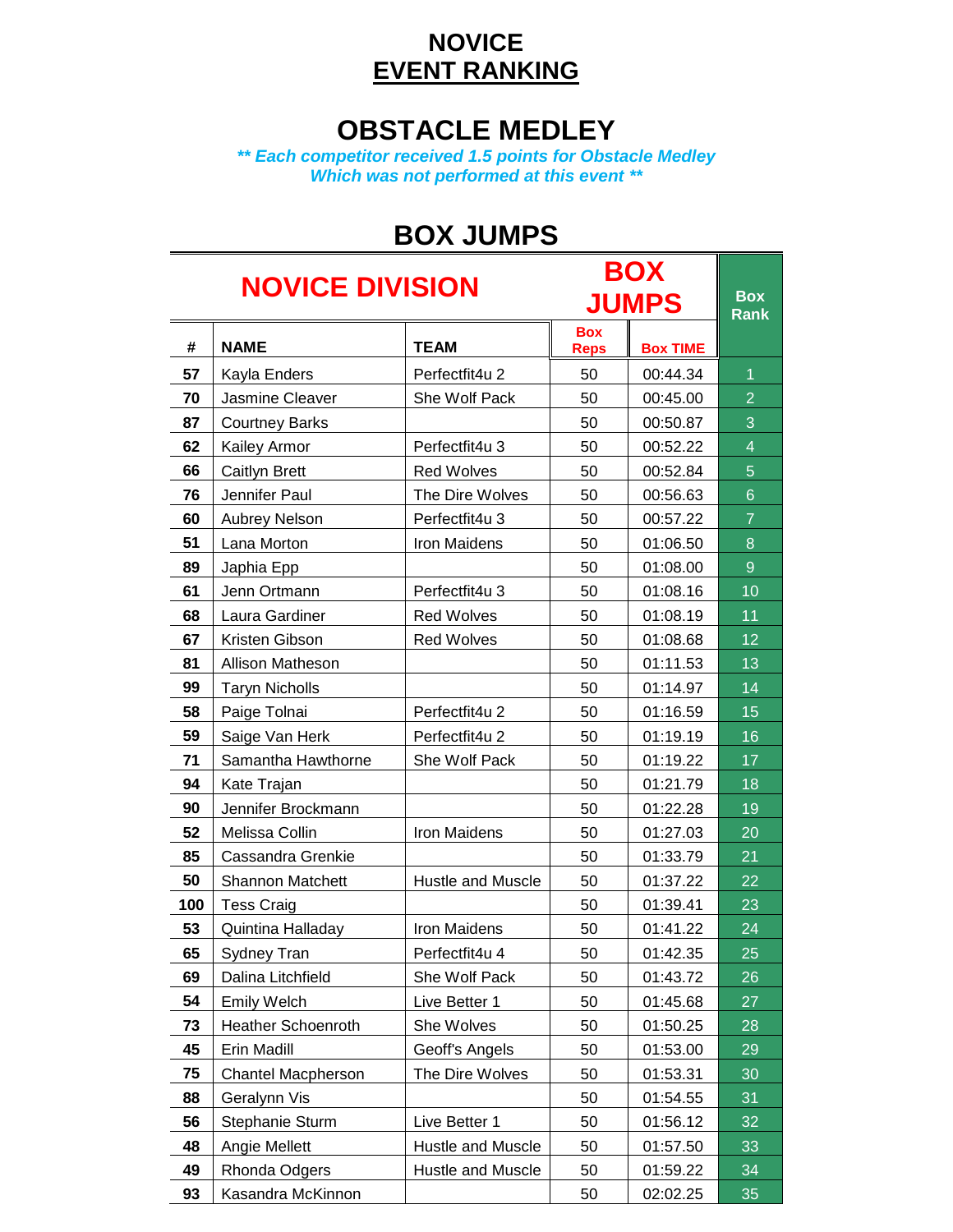| 55  | Jennifer White         | Live Better 1     | 50 | 02:03.00 | 36 |
|-----|------------------------|-------------------|----|----------|----|
| 46  | Heike Cantrup          | Geoff's Angels    | 50 | 02:09.97 | 37 |
| 83  | <b>Brandie Flynn</b>   |                   | 50 | 02:10.34 | 38 |
| 47  | Lindsay Madill         | Geoff's Angels    | 50 | 02:13.84 | 39 |
| 86  | Corrine Janzen         |                   | 50 | 02:15.34 | 40 |
| 63  | Jordyn Klok            | Perfectfit4u 4    | 50 | 02:15.40 | 41 |
| 91  | Jesse Wirachowsky      |                   | 50 | 02:18.03 | 42 |
| 79  | Lindsay Leachman       | Too Legit to Quit | 50 | 02:19.06 | 43 |
| 77  | Nadine Derksen         | The Dire Wolves   | 50 | 02:21.85 | 44 |
| 80  | Liz Fulcher            | Too Legit to Quit | 50 | 02:28.50 | 45 |
| 64  | Kirsten Peterson       | Perfectfit4u 4    | 50 | 02:29.59 | 46 |
| 84  | <b>Caitlin Fimrite</b> |                   | 50 | 02:35.66 | 47 |
| 72  | Amanada Bonertz        | She Wolves        | 50 | 02:50.78 | 48 |
| 78  | Jennifer Gorkoff       | Too Legit to Quit | 50 | 03:00.00 | 49 |
| 82  | Amber Smith            |                   | 50 | 03:00.00 | 49 |
| 95  | Kristina Tustin        |                   | 49 | 03:00.00 | 51 |
| 92  | Kahlile Hirro          |                   | 40 | 03:00.00 | 52 |
| 98  | Tania Schwartzenberger |                   | 40 | 03:00.00 | 52 |
| 96  | Madison Breckenridge   |                   | 28 | 03:00.00 | 54 |
| 74  | Jennifer Raymond       | She Wolves        |    | 03:00.00 | 55 |
| 97  | Paula Helm             |                   |    | 03:00.00 | 55 |
| 101 | Victoria Bedard        |                   |    | 03:00.00 | 55 |

## **TIRE FLIPS**

÷

| <b>NOVICE DIVISION</b><br><b>TIRE FLIP</b> |                           |                   |              |                  |                |  |
|--------------------------------------------|---------------------------|-------------------|--------------|------------------|----------------|--|
| #                                          | <b>NAME</b>               | <b>TEAM</b>       | <b>Flips</b> | <b>Flip Time</b> | <b>Rank</b>    |  |
| 53                                         | Quintina Halladay         | Iron Maidens      | 10           | 00:21.85         | 1              |  |
| 62                                         | Kailey Armor              | Perfectfit4u 3    | 10           | 00:23.06         | $\overline{2}$ |  |
| 57                                         | Kayla Enders              | Perfectfit4u 2    | 10           | 00:24.32         | 3              |  |
| 58                                         | Paige Tolnai              | Perfectfit4u 2    | 10           | 00:24.72         | 4              |  |
| 99                                         | <b>Taryn Nicholls</b>     |                   | 10           | 00:25.81         | 5              |  |
| 71                                         | Samantha Hawthorne        | She Wolf Pack     | 10           | 00:26.28         | 6              |  |
| 73                                         | <b>Heather Schoenroth</b> | She Wolves        | 10           | 00:27.34         | $\overline{7}$ |  |
| 67                                         | Kristen Gibson            | <b>Red Wolves</b> | 10           | 00:27.84         | 8              |  |
| 51                                         | Lana Morton               | Iron Maidens      | 10           | 00:27.97         | 9              |  |
| 52                                         | Melissa Collin            | Iron Maidens      | 10           | 00:28.19         | 10             |  |
| 59                                         | Saige Van Herk            | Perfectfit4u 2    | 10           | 00:28.25         | 11             |  |
| 87                                         | <b>Courtney Barks</b>     |                   | 10           | 00:28.28         | 12             |  |
| 64                                         | Kirsten Peterson          | Perfectfit4u 4    | 10           | 00:28.66         | 13             |  |
| 65                                         | Sydney Tran               | Perfectfit4u 4    | 10           | 00:29.28         | 14             |  |
| 81                                         | Allison Matheson          |                   | 10           | 00:29.69         | 15             |  |
| 75                                         | <b>Chantel Macpherson</b> | The Dire Wolves   | 10           | 00:30.07         | 16             |  |
| 61                                         | Jenn Ortmann              | Perfectfit4u 3    | 10           | 00:30.18         | 17             |  |
| 45                                         | Erin Madill               | Geoff's Angels    | 10           | 00:30.22         | 18             |  |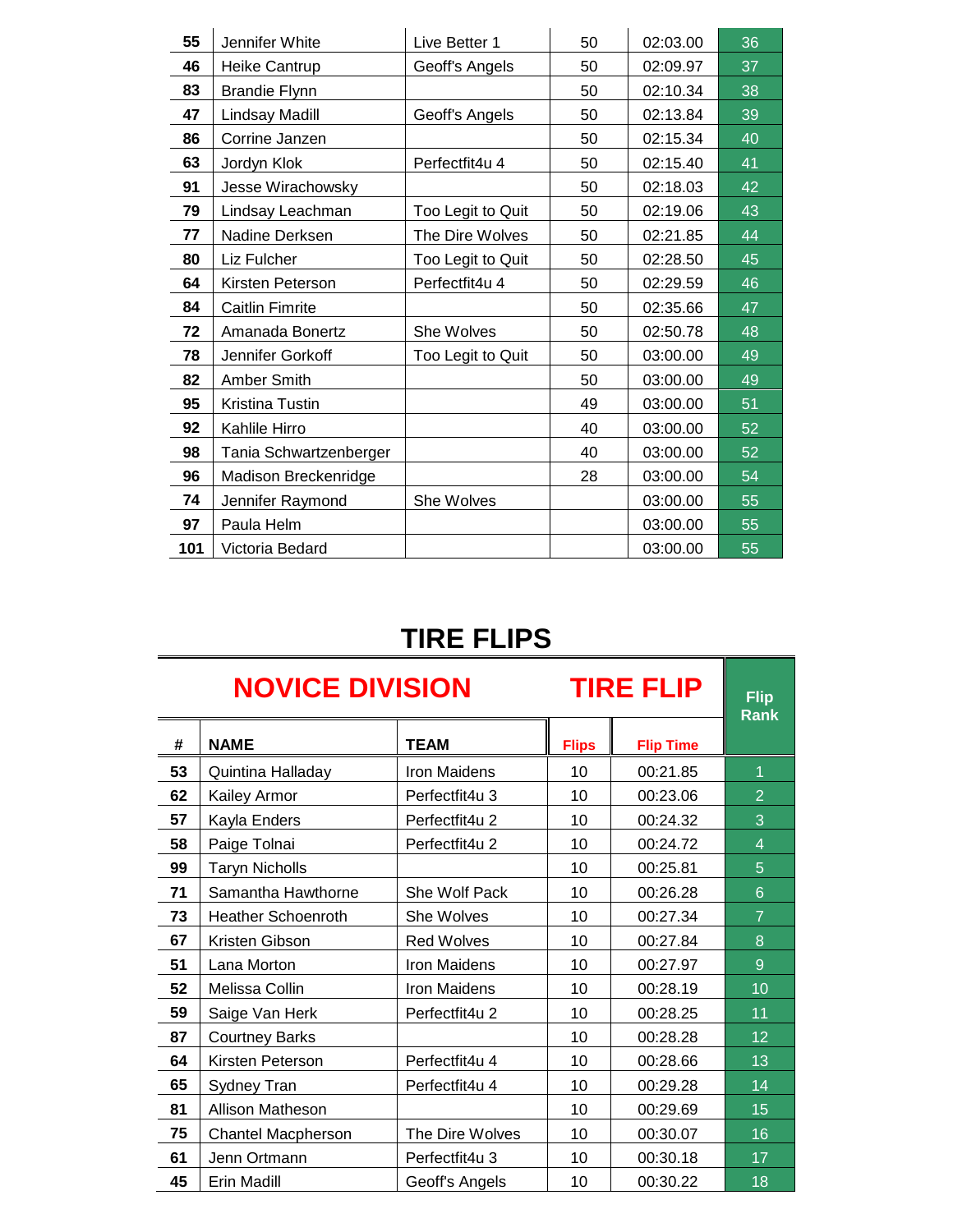| 69  | Dalina Litchfield      | She Wolf Pack     | 10 | 00:30.53 | 19 |
|-----|------------------------|-------------------|----|----------|----|
| 83  | <b>Brandie Flynn</b>   |                   | 10 | 00:30.60 | 20 |
| 89  | Japhia Epp             |                   | 10 | 00:31.03 | 21 |
| 70  | Jasmine Cleaver        | She Wolf Pack     | 10 | 00:31.53 | 22 |
| 94  | Kate Trajan            |                   | 10 | 00:32.00 | 23 |
| 72  | Amanada Bonertz        | She Wolves        | 10 | 00:32.44 | 24 |
| 60  | <b>Aubrey Nelson</b>   | Perfectfit4u 3    | 10 | 00:33.04 | 25 |
| 76  | Jennifer Paul          | The Dire Wolves   | 10 | 00:33.47 | 26 |
| 85  | Cassandra Grenkie      |                   | 10 | 00:33.78 | 27 |
| 54  | <b>Emily Welch</b>     | Live Better 1     | 10 | 00:33.90 | 28 |
| 93  | Kasandra McKinnon      |                   | 10 | 00:34.31 | 29 |
| 90  | Jennifer Brockmann     |                   | 10 | 00:34.91 | 30 |
| 46  | Heike Cantrup          | Geoff's Angels    | 10 | 00:35.25 | 31 |
| 49  | Rhonda Odgers          | Hustle and Muscle | 10 | 00:35.53 | 32 |
| 66  | Caitlyn Brett          | <b>Red Wolves</b> | 10 | 00:35.72 | 33 |
| 56  | Stephanie Sturm        | Live Better 1     | 10 | 00:35.87 | 34 |
| 91  | Jesse Wirachowsky      |                   | 10 | 00:35.91 | 35 |
| 63  | Jordyn Klok            | Perfectfit4u 4    | 10 | 00:36.07 | 36 |
| 101 | Victoria Bedard        |                   | 10 | 00:36.31 | 37 |
| 78  | Jennifer Gorkoff       | Too Legit to Quit | 10 | 00:36.32 | 38 |
| 98  | Tania Schwartzenberger |                   | 10 | 00:38.19 | 39 |
| 88  | Geralynn Vis           |                   | 10 | 00:38.32 | 40 |
| 68  | Laura Gardiner         | <b>Red Wolves</b> | 10 | 00:38.69 | 41 |
| 50  | Shannon Matchett       | Hustle and Muscle | 10 | 00:39.16 | 42 |
| 84  | <b>Caitlin Fimrite</b> |                   | 10 | 00:40.28 | 43 |
| 80  | Liz Fulcher            | Too Legit to Quit | 10 | 00:40.41 | 44 |
| 100 | <b>Tess Craig</b>      |                   | 10 | 00:40.47 | 45 |
| 86  | Corrine Janzen         |                   | 10 | 00:41.78 | 46 |
| 79  | Lindsay Leachman       | Too Legit to Quit | 10 | 00:42.59 | 47 |
| 55  | Jennifer White         | Live Better 1     | 10 | 00:45.91 | 48 |
| 48  | Angie Mellett          | Hustle and Muscle | 10 | 00:47.25 | 49 |
| 47  | Lindsay Madill         | Geoff's Angels    | 10 | 00:47.40 | 50 |
| 95  | Kristina Tustin        |                   | 10 | 00:48.66 | 51 |
| 82  | Amber Smith            |                   | 10 | 00:48.69 | 52 |
| 77  | Nadine Derksen         | The Dire Wolves   | 10 | 00:50.38 | 53 |
| 97  | Paula Helm             |                   | 10 | 00:57.25 | 54 |
| 74  | Jennifer Raymond       | She Wolves        | 10 | 00:57.50 | 55 |
| 96  | Madison Breckenridge   |                   | 10 | 00:57.72 | 56 |
| 92  | Kahlile Hirro          |                   | 10 | 02:54.38 | 57 |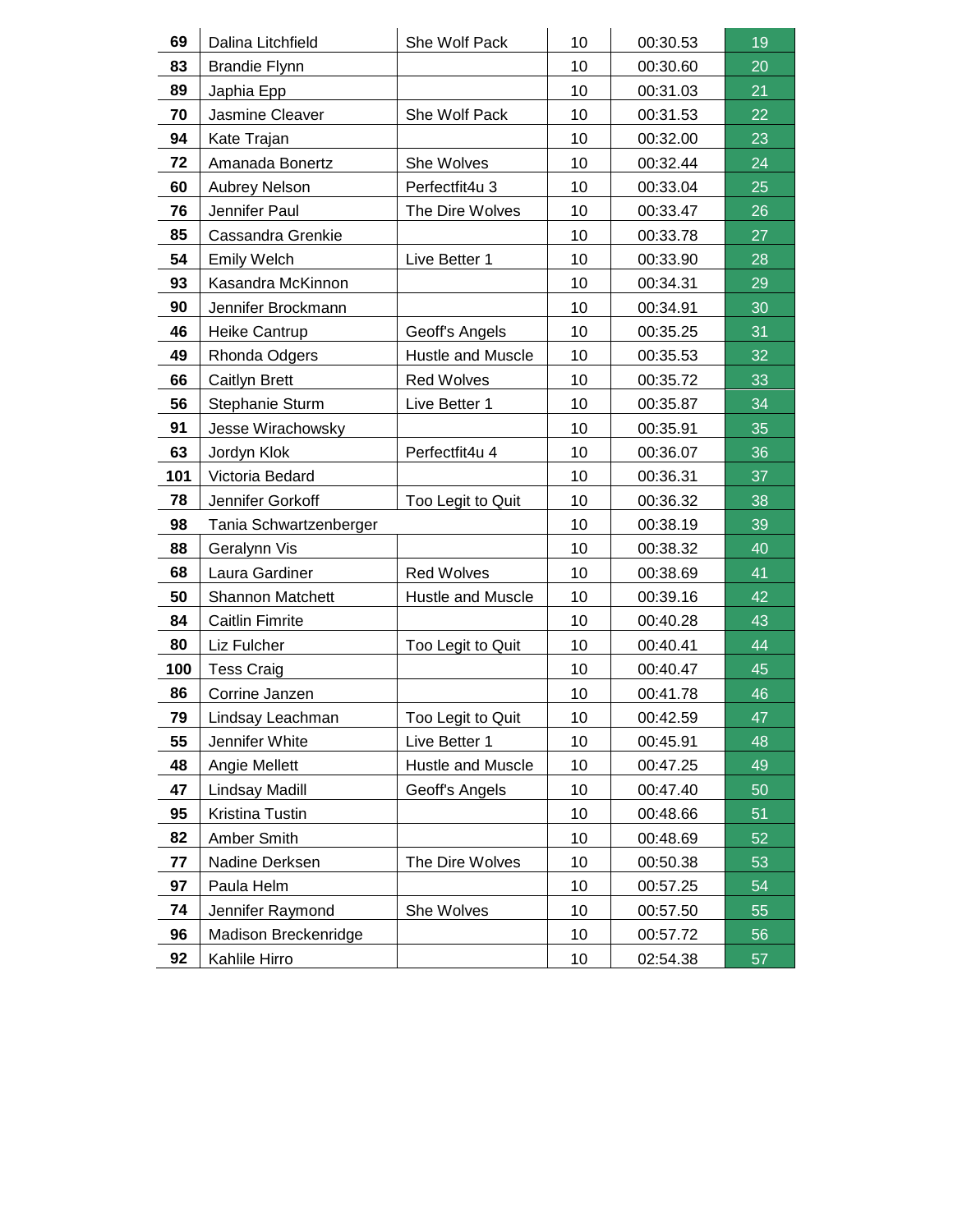# **TIRE DRAG**

# **NOVICE DIVISION TIRE DRAG Tire**

**Rank**

|     |                           |                     |                           |                               |                            | nalin          |
|-----|---------------------------|---------------------|---------------------------|-------------------------------|----------------------------|----------------|
| #   | <b>NAME</b>               | <b>TEAM</b>         | <b>TD</b><br><b>Timer</b> | <b>Tire</b><br><b>Penalty</b> | <b>Tire</b><br><b>TIME</b> |                |
| 53  | Quintina Halladay         | <b>Iron Maidens</b> | 00:11.03                  |                               | 00:11.03                   | $\overline{1}$ |
| 62  | Kailey Armor              | Perfectfit4u 3      | 00:11.25                  |                               | 00:11.25                   | $\overline{2}$ |
| 67  | Kristen Gibson            | <b>Red Wolves</b>   | 00:11.53                  |                               | 00:11.53                   | 3              |
| 99  | <b>Taryn Nicholls</b>     |                     | 00:11.60                  |                               | 00:11.60                   | $\overline{4}$ |
| 58  | Paige Tolnai              | Perfectfit4u 2      | 00:12.72                  |                               | 00:12.72                   | 5              |
| 71  | Samantha Hawthorne        | She Wolf Pack       | 00:12.00                  | 00:01.00                      | 00:13.00                   | $6\phantom{.}$ |
| 65  | Sydney Tran               | Perfectfit4u 4      | 00:13.07                  |                               | 00:13.07                   | $\overline{7}$ |
| 61  | Jenn Ortmann              | Perfectfit4u 3      | 00:13.16                  |                               | 00:13.16                   | 8              |
| 73  | <b>Heather Schoenroth</b> | She Wolves          | 00:13.19                  |                               | 00:13.19                   | $\overline{9}$ |
| 57  | Kayla Enders              | Perfectfit4u 2      | 00:13.25                  |                               | 00:13.25                   | 10             |
| 64  | Kirsten Peterson          | Perfectfit4u 4      | 00:13.34                  |                               | 00:13.34                   | 11             |
| 52  | Melissa Collin            | Iron Maidens        | 00:13.68                  |                               | 00:13.68                   | 12             |
| 87  | <b>Courtney Barks</b>     |                     | 00:13.71                  |                               | 00:13.71                   | 13             |
| 93  | Kasandra McKinnon         |                     | 00:14.00                  |                               | 00:14.00                   | 14             |
| 59  | Saige Van Herk            | Perfectfit4u 2      | 00:13.06                  | 00:01.00                      | 00:14.06                   | 15             |
| 91  | Jesse Wirachowsky         |                     | 00:14.15                  |                               | 00:14.15                   | 16             |
| 72  | Amanada Bonertz           | She Wolves          | 00:14.28                  |                               | 00:14.28                   | 17             |
| 100 | <b>Tess Craig</b>         |                     | 00:14.38                  |                               | 00:14.38                   | 18             |
| 54  | Emily Welch               | Live Better 1       | 00:14.50                  |                               | 00:14.50                   | 19             |
| 89  | Japhia Epp                |                     | 00:14.50                  |                               | 00:14.50                   | 19             |
| 68  | Laura Gardiner            | <b>Red Wolves</b>   | 00:14.69                  |                               | 00:14.69                   | 21             |
| 83  | <b>Brandie Flynn</b>      |                     | 00:15.28                  |                               | 00:15.28                   | 22             |
| 60  | <b>Aubrey Nelson</b>      | Perfectfit4u 3      | 00:15.34                  |                               | 00:15.34                   | 23             |
| 81  | Allison Matheson          |                     | 00:15.84                  |                               | 00:15.84                   | 24             |
| 94  | Kate Trajan               |                     | 00:15.94                  |                               | 00:15.94                   | 25             |
| 51  | Lana Morton               | <b>Iron Maidens</b> | 00:16.31                  |                               | 00:16.31                   | 26             |
| 48  | Angie Mellett             | Hustle and Muscle   | 00:16.34                  |                               | 00:16.34                   | 27             |
| 90  | Jennifer Brockmann        |                     | 00:16.63                  |                               | 00:16.63                   | 28             |
| 66  | Caitlyn Brett             | <b>Red Wolves</b>   | 00:16.66                  |                               | 00:16.66                   | 29             |
| 56  | Stephanie Sturm           | Live Better 1       | 00:16.72                  |                               | 00:16.72                   | 30             |
| 84  | <b>Caitlin Fimrite</b>    |                     | 00:16.75                  |                               | 00:16.75                   | 31             |
| 88  | Geralynn Vis              |                     | 00:16.75                  |                               | 00:16.75                   | 31             |
| 46  | Heike Cantrup             | Geoff's Angels      | 00:17.06                  |                               | 00:17.06                   | 33             |
| 98  | Tania Schwartzenberger    |                     | 00:17.34                  |                               | 00:17.34                   | 34             |
| 95  | Kristina Tustin           |                     | 00:17.35                  |                               | 00:17.35                   | 35             |
| 70  | Jasmine Cleaver           | She Wolf Pack       | 00:17.44                  |                               | 00:17.44                   | 36             |
| 75  | <b>Chantel Macpherson</b> | The Dire Wolves     | 00:17.44                  |                               | 00:17.44                   | 36             |
| 45  | Erin Madill               | Geoff's Angels      | 00:17.47                  |                               | 00:17.47                   | 38             |
| 49  | Rhonda Odgers             | Hustle and Muscle   | 00:17.47                  |                               | 00:17.47                   | 38             |
| 78  | Jennifer Gorkoff          | Too Legit to Quit   | 00:18.04                  |                               | 00:18.04                   | 40             |
| 76  | Jennifer Paul             | The Dire Wolves     | 00:18.06                  |                               | 00:18.06                   | 41             |
| 79  | Lindsay Leachman          | Too Legit to Quit   | 00:18.09                  |                               | 00:18.09                   | 42             |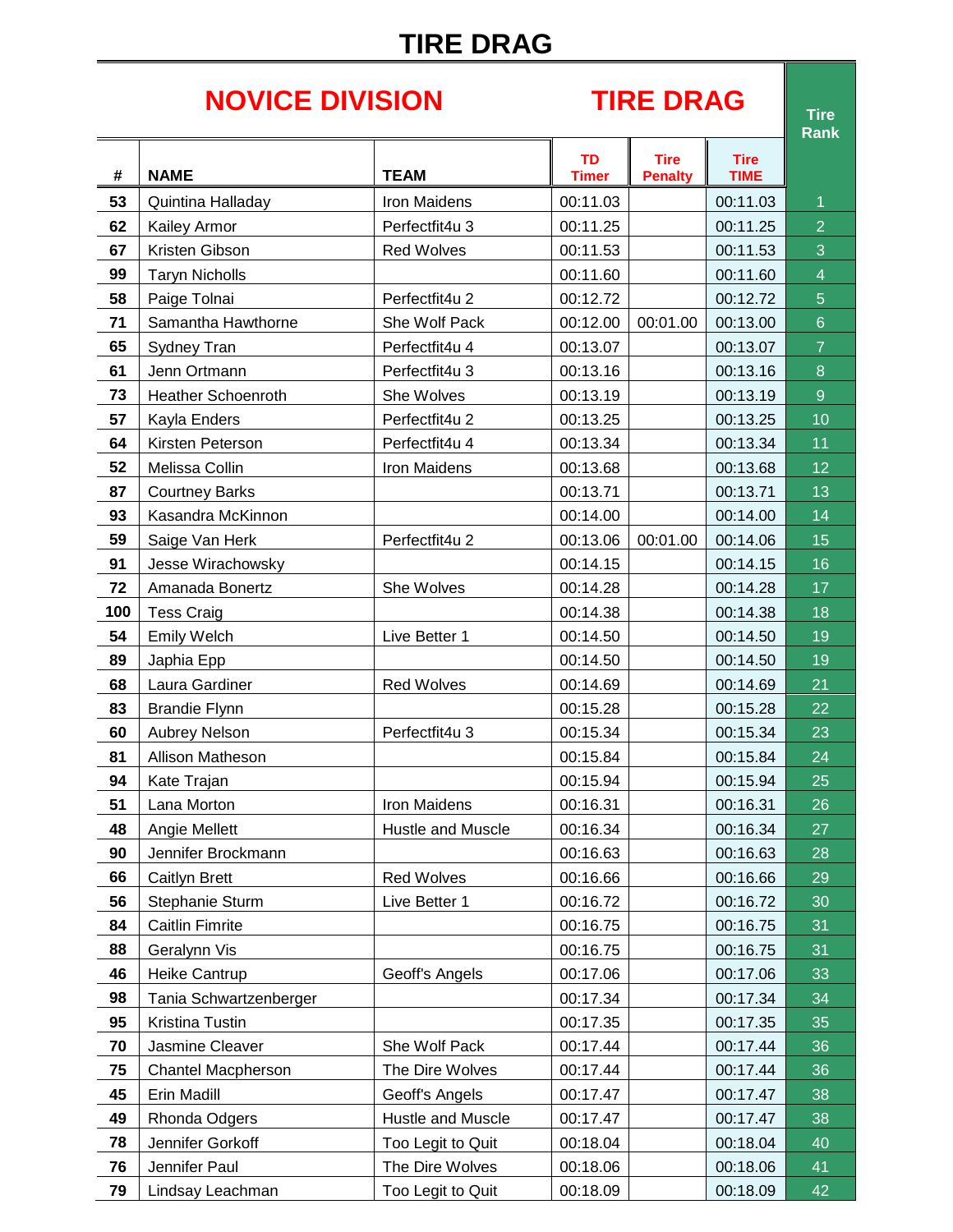| 80  | Liz Fulcher             | Too Legit to Quit        | 00:18.18 | 00:18.18 | 43 |
|-----|-------------------------|--------------------------|----------|----------|----|
| 63  | Jordyn Klok             | Perfectfit4u 4           | 00:18.75 | 00:18.75 | 44 |
| 69  | Dalina Litchfield       | She Wolf Pack            | 00:18.87 | 00:18.87 | 45 |
| 85  | Cassandra Grenkie       |                          | 00:19.19 | 00:19.19 | 46 |
| 86  | Corrine Janzen          |                          | 00:19.75 | 00:19.75 | 47 |
| 101 | Victoria Bedard         |                          | 00:19.75 | 00:19.75 | 47 |
| 55  | Jennifer White          | Live Better 1            | 00:20.03 | 00:20.03 | 49 |
| 82  | Amber Smith             |                          | 00:20.50 | 00:20.50 | 50 |
| 74  | Jennifer Raymond        | She Wolves               | 00:20.63 | 00:20.63 | 51 |
| 96  | Madison Breckenridge    |                          | 00:22.28 | 00:22.28 | 52 |
| 92  | Kahlile Hirro           |                          | 00:22.75 | 00:22.75 | 53 |
| 77  | Nadine Derksen          | The Dire Wolves          | 00:25.53 | 00:25.53 | 54 |
| 47  | Lindsay Madill          | Geoff's Angels           | 00:25.81 | 00:25.81 | 55 |
| 50  | <b>Shannon Matchett</b> | <b>Hustle and Muscle</b> | 00:26.35 | 00:26.35 | 56 |
| 97  | Paula Helm              |                          | 00:27.28 | 00:27.28 | 57 |

# **KETTLEBELL LIFT**

|     | <b>NOVICE DIVISION</b>    |                     |                 | <b>KETTLE BELLS</b>         |                |                         |  |  |
|-----|---------------------------|---------------------|-----------------|-----------------------------|----------------|-------------------------|--|--|
| #   | <b>NAME</b>               | <b>TEAM</b>         | <b>KB Timer</b> | <b>KB</b><br><b>Penalty</b> | <b>KB TIME</b> | <b>Rank</b>             |  |  |
| 62  | Kailey Armor              | Perfectfit4u 3      | 00:33.44        |                             | 00:33.44       | 1                       |  |  |
| 71  | Samantha Hawthorne        | She Wolf Pack       | 00:35.38        |                             | 00:35.38       | $\overline{2}$          |  |  |
| 99  | <b>Taryn Nicholls</b>     |                     | 00:35.88        |                             | 00:35.88       | 3                       |  |  |
| 87  | <b>Courtney Barks</b>     |                     | 00:36.69        |                             | 00:36.69       | $\overline{\mathbf{4}}$ |  |  |
| 51  | Lana Morton               | <b>Iron Maidens</b> | 00:37.38        |                             | 00:37.38       | 5                       |  |  |
| 53  | Quintina Halladay         | Iron Maidens        | 00:37.40        |                             | 00:37.40       | $6\phantom{1}$          |  |  |
| 58  | Paige Tolnai              | Perfectfit4u 2      | 00:37.71        |                             | 00:37.71       | $\overline{7}$          |  |  |
| 70  | Jasmine Cleaver           | She Wolf Pack       | 00:37.75        |                             | 00:37.75       | 8                       |  |  |
| 64  | Kirsten Peterson          | Perfectfit4u 4      | 00:38.35        |                             | 00:38.35       | $\overline{9}$          |  |  |
| 65  | Sydney Tran               | Perfectfit4u 4      | 00:38.50        |                             | 00:38.50       | 10                      |  |  |
| 69  | Dalina Litchfield         | She Wolf Pack       | 00:38.66        |                             | 00:38.66       | 11                      |  |  |
| 52  | Melissa Collin            | <b>Iron Maidens</b> | 00:39.03        |                             | 00:39.03       | 12                      |  |  |
| 67  | Kristen Gibson            | <b>Red Wolves</b>   | 00:39.06        |                             | 00:39.06       | 13                      |  |  |
| 59  | Saige Van Herk            | Perfectfit4u 2      | 00:39.72        |                             | 00:39.72       | 14                      |  |  |
| 81  | Allison Matheson          |                     | 00:40.22        |                             | 00:40.22       | 15                      |  |  |
| 68  | Laura Gardiner            | <b>Red Wolves</b>   | 00:40.28        |                             | 00:40.28       | 16                      |  |  |
| 89  | Japhia Epp                |                     | 00:38.75        | 00:02.00                    | 00:40.75       | 17                      |  |  |
| 73  | <b>Heather Schoenroth</b> | She Wolves          | 00:40.91        |                             | 00:40.91       | 18                      |  |  |
| 100 | <b>Tess Craig</b>         |                     | 00:41.50        |                             | 00:41.50       | 19                      |  |  |
| 54  | Emily Welch               | Live Better 1       | 00:41.69        |                             | 00:41.69       | 20                      |  |  |
| 90  | Jennifer Brockmann        |                     | 00:42.03        |                             | 00:42.03       | 21                      |  |  |
| 63  | Jordyn Klok               | Perfectfit4u 4      | 00:42.37        |                             | 00:42.37       | 22                      |  |  |
| 61  | Jenn Ortmann              | Perfectfit4u 3      | 00:41.56        | 00:01.00                    | 00:42.56       | 23                      |  |  |
| 85  | <b>Cassandra Grenkie</b>  |                     | 00:42.60        |                             | 00:42.60       | 24                      |  |  |
| 60  | Aubrey Nelson             | Perfectfit4u 3      | 00:42.72        |                             | 00:42.72       | 25                      |  |  |
| 76  | Jennifer Paul             | The Dire Wolves     | 00:42.75        |                             | 00:42.75       | 26                      |  |  |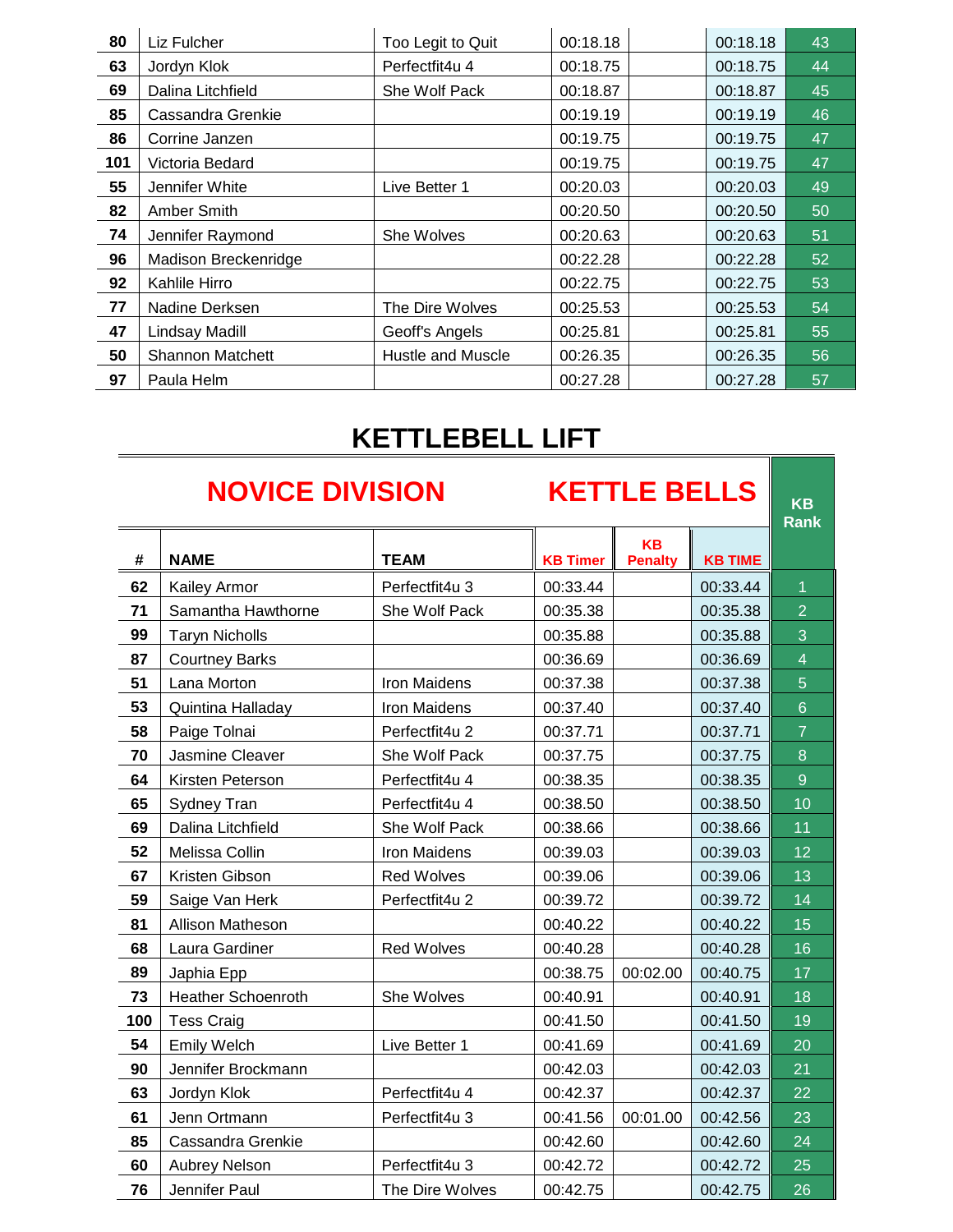| 46  | Heike Cantrup          | Geoff's Angels    | 00:42.97 |          | 00:42.97 | 27 |
|-----|------------------------|-------------------|----------|----------|----------|----|
| 94  | Kate Trajan            |                   | 00:43.03 |          | 00:43.03 | 28 |
| 57  | Kayla Enders           | Perfectfit4u 2    | 00:40.09 | 00:03.00 | 00:43.09 | 29 |
| 88  | Geralynn Vis           |                   | 00:43.57 |          | 00:43.57 | 30 |
| 93  | Kasandra McKinnon      |                   | 00:43.88 |          | 00:43.88 | 31 |
| 91  | Jesse Wirachowsky      |                   | 00:44.81 |          | 00:44.81 | 32 |
| 86  | Corrine Janzen         |                   | 00:45.56 |          | 00:45.56 | 33 |
| 83  | <b>Brandie Flynn</b>   |                   | 00:45.65 |          | 00:45.65 | 34 |
| 79  | Lindsay Leachman       | Too Legit to Quit | 00:45.66 |          | 00:45.66 | 35 |
| 45  | Erin Madill            | Geoff's Angels    | 00:45.81 |          | 00:45.81 | 36 |
| 75  | Chantel Macpherson     | The Dire Wolves   | 00:45.94 |          | 00:45.94 | 37 |
| 49  | Rhonda Odgers          | Hustle and Muscle | 00:47.03 |          | 00:47.03 | 38 |
| 98  | Tania Schwartzenberger |                   | 00:47.84 |          | 00:47.84 | 39 |
| 50  | Shannon Matchett       | Hustle and Muscle | 00:47.92 |          | 00:47.92 | 40 |
| 84  | <b>Caitlin Fimrite</b> |                   | 00:48.28 |          | 00:48.28 | 41 |
| 82  | Amber Smith            |                   | 00:48.60 |          | 00:48.60 | 42 |
| 78  | Jennifer Gorkoff       | Too Legit to Quit | 00:48.69 |          | 00:48.69 | 43 |
| 66  | Caitlyn Brett          | Red Wolves        | 00:48.88 |          | 00:48.88 | 44 |
| 72  | Amanada Bonertz        | She Wolves        | 00:49.00 |          | 00:49.00 | 45 |
| 77  | Nadine Derksen         | The Dire Wolves   | 00:49.31 |          | 00:49.31 | 46 |
| 80  | Liz Fulcher            | Too Legit to Quit | 00:50.69 |          | 00:50.69 | 47 |
| 47  | Lindsay Madill         | Geoff's Angels    | 00:51.62 |          | 00:51.62 | 48 |
| 48  | Angie Mellett          | Hustle and Muscle | 00:52.50 | 00:01.00 | 00:53.50 | 49 |
| 55  | Jennifer White         | Live Better 1     | 00:55.00 |          | 00:55.00 | 50 |
| 95  | Kristina Tustin        |                   | 00:55.84 | 00:01.00 | 00:56.84 | 51 |
| 56  | Stephanie Sturm        | Live Better 1     | 00:58.69 |          | 00:58.69 | 52 |
| 97  | Paula Helm             |                   | 01:00.00 |          | 01:00.00 | 53 |
| 74  | Jennifer Raymond       | She Wolves        | 01:03.03 | 00:01.00 | 01:04.03 | 54 |
| 96  | Madison Breckenridge   |                   | 01:05.63 |          | 01:05.63 | 55 |
| 92  | Kahlile Hirro          |                   | 01:36.41 | 00:01.00 | 01:37.41 | 56 |
| 101 | Victoria Bedard        |                   | 03:00.00 |          | 03:00.00 | 57 |

# **SANDBAG BURPEE CLEAN/PRESS**

| <b>NOVICE DIVISION</b> |                       |                |                               | <b>SANDBAG</b>                |                |  |
|------------------------|-----------------------|----------------|-------------------------------|-------------------------------|----------------|--|
| #                      | <b>NAME</b>           | <b>TEAM</b>    | <b>Sandbag</b><br><b>Reps</b> | <b>Sandbag</b><br><b>TIME</b> | <b>Rank</b>    |  |
| 62                     | Kailey Armor          | Perfectfit4u 3 | 15                            | 00:36.53                      | 1              |  |
| 70                     | Jasmine Cleaver       | She Wolf Pack  | 15                            | 00:41.09                      | $\overline{2}$ |  |
| 89                     | Japhia Epp            |                | 15                            | 00:41.22                      | 3              |  |
| 57                     | Kayla Enders          | Perfectfit4u 2 | 15                            | 00:44.19                      | $\overline{4}$ |  |
| 52                     | Melissa Collin        | Iron Maidens   | 15                            | 00:44.40                      | 5              |  |
| 87                     | <b>Courtney Barks</b> |                | 15                            | 00:47.47                      | 6              |  |
| 60                     | <b>Aubrey Nelson</b>  | Perfectfit4u 3 | 15                            | 00:47.66                      | $\overline{7}$ |  |
| 65                     | Sydney Tran           | Perfectfit4u 4 | 15                            | 00:48.03                      | 8              |  |
| 99                     | <b>Taryn Nicholls</b> |                | 15                            | 00:48.09                      | 9              |  |
| 58                     | Paige Tolnai          | Perfectfit4u 2 | 15                            | 00:48.15                      | 10             |  |